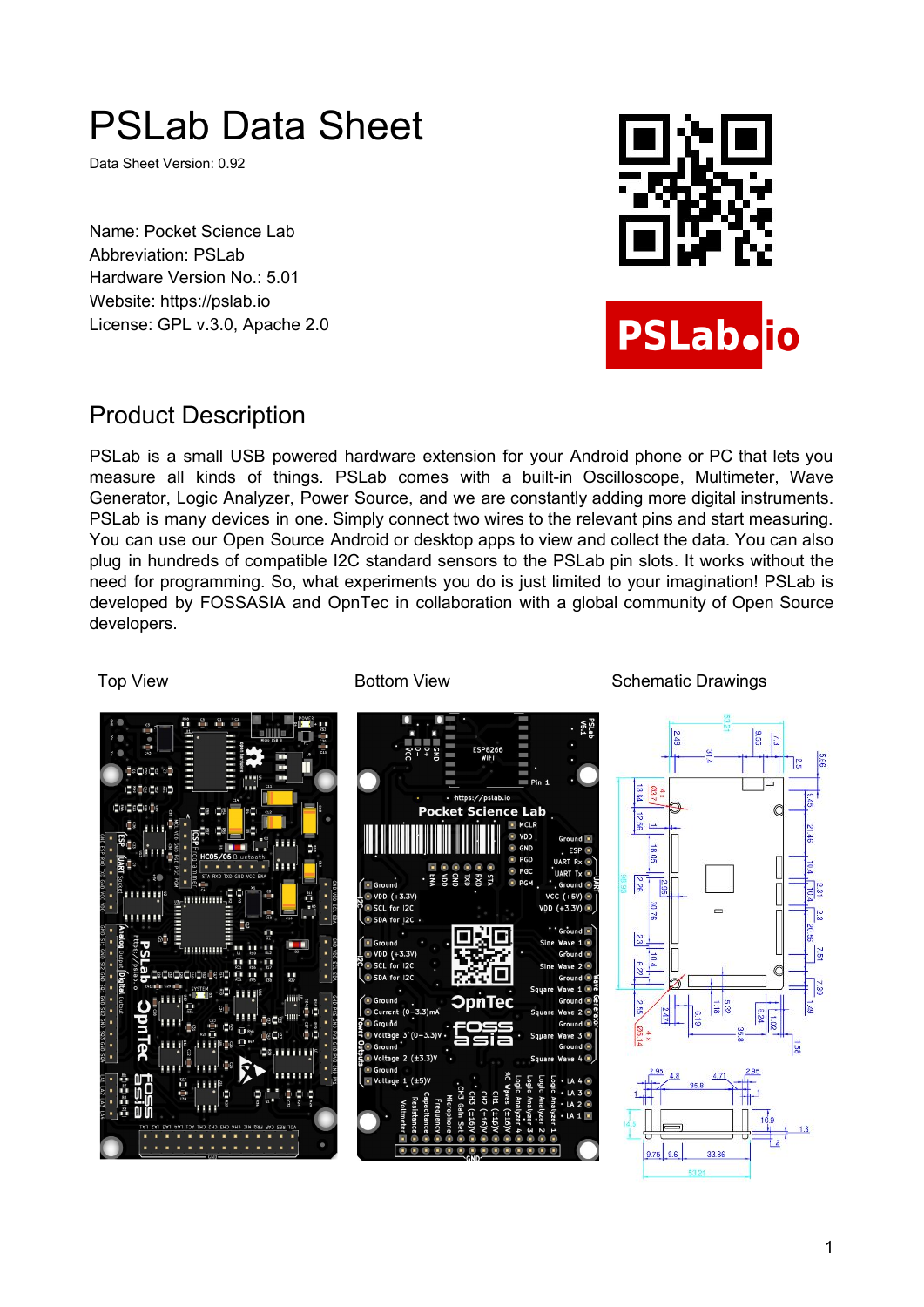## Features

| Oscilloscope                           | 4-Channel up to 2MSPS. Software selectable amplification stages.<br>Ability to monitor analog inputs at maximum of 2 million samples per<br>second. Includes controls such as triggering, and gain selection. |
|----------------------------------------|---------------------------------------------------------------------------------------------------------------------------------------------------------------------------------------------------------------|
| <b>Frequency Counter</b>               | Up to 2 MHz                                                                                                                                                                                                   |
| Voltmeter                              | 12-bit analog inputs (function as voltmeters) with programmable gain.<br>Input ranges from +/- 16 V with 10 mV resolution                                                                                     |
| <b>Voltage Source</b>                  | 3 x 12-bit Programmable, +/-3.3 V, +/-5 V, 0-3 V. (PV1, PV2, PV3)                                                                                                                                             |
| <b>Current Source</b>                  | 12-bit Programmable. 0-3.3 mA (Maximum current 3.3 mA subject to<br>load resistance)                                                                                                                          |
| Logic Analyzer                         | 4-Channel, 4 MHz with 15 nS resolution                                                                                                                                                                        |
| <b>Waveform Generator</b>              | 2x Sine/Triangular arbitrary wave generators. 5 Hz to 5 KHz. Manual<br>amplitude control for SI1, SI2, +/-3 Volts                                                                                             |
| <b>Pulse Width Modulation</b><br>(PWM) | 4x phase correlated PWM generators. 15 nS resolution, nano second<br>duty cycle. Up to 8 MHz, maximum frequency 32 MHz, phase<br>difference control.                                                          |
| Capacitance                            | Measurement range pF to uF                                                                                                                                                                                    |
| Sensors                                | Connect any I2C standard sensor and do experiments in physics,<br>chemistry, biology, chemistry and medicine.                                                                                                 |

## Applications

PSLab is a scientific device for measurements. Application areas range from physics and electronics experiments and measurements to biological and chemicals measurements. You are student or scientist and want to conduct experiments, a hardware developer designing new devices, or a technician fixing digital electronic devices? Use PSLab!

## USB Powered / OTG Data Connection with Phone or PC

Pocket Science Lab is directly powered through the USB connection. It doesn't need any other external power source. All you need to do is to attach it to the phone via a USB OTG cable if you are using the mobile app or directly to your laptop's USB port if you are using the desktop app.

### WiFi and Bluetooth

PSLab has slots for ESP and Bluetooth chips. The functionalities are already implemented in the firmware. Solder the chips to the dedicated slots. For the WiFi functionality also don't forget to install the relevant packages on the ESP WiFi chip and you are ready to go. Devices can be powered through an external battery when they are accessed through Bluetooth or WiFI.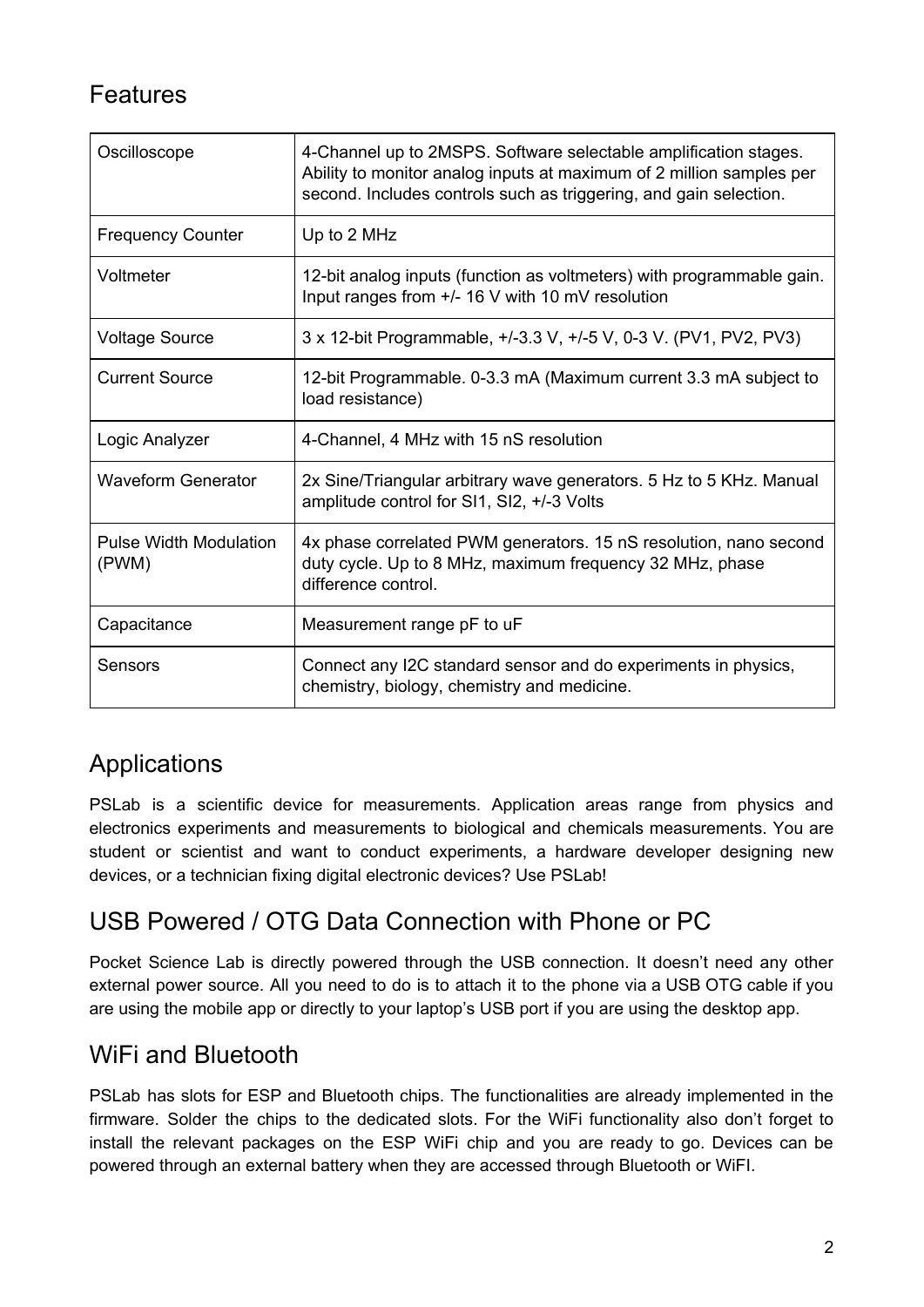## Connectors/Slots

| <b>USB</b>             | USB 2.0 Micro B Type                                         |  |
|------------------------|--------------------------------------------------------------|--|
| <b>GPIO Connector</b>  | 2.54 mm Female Headers                                       |  |
| <b>UART</b>            | UART data buses for Accel/gyros/humidity/temperature modules |  |
| WiFI                   | ESP8266 WiFi extension slot                                  |  |
| <b>Bluetooth</b>       | Bluetooth extension slot                                     |  |
| 12C                    | 8 x I2C Digital pins for sensors                             |  |
| <b>ICSP Programmer</b> | PICkit3 compatible programmer slot                           |  |

## Technical Specifications

| Microcontroller              | PIC24EP256GP204       |
|------------------------------|-----------------------|
| <b>Operating Voltage</b>     | $+/-3.3V$             |
| Input Voltage (recommended)  | $5-15V$               |
| Input Voltage (max. limit) V | <b>20V</b>            |
| I/O pins                     | Analog: 8, Digital: 4 |
| DC current I/O pin           | 20 mA                 |
| DC current 3.3V pin          | 50 mA                 |
| DC current 5.0V pin          | 250 mA                |
| <b>Clock Speed</b>           | 12 MHz                |
| Length                       | 101 mm                |
| Width                        | 53 mm                 |
| Height                       | 13 mm                 |
| Weight                       | 30 g                  |

## Components List

| Main uC                     | PIC24EP256GP204 |
|-----------------------------|-----------------|
| Programmable Gain Amplifier | MCP6S21         |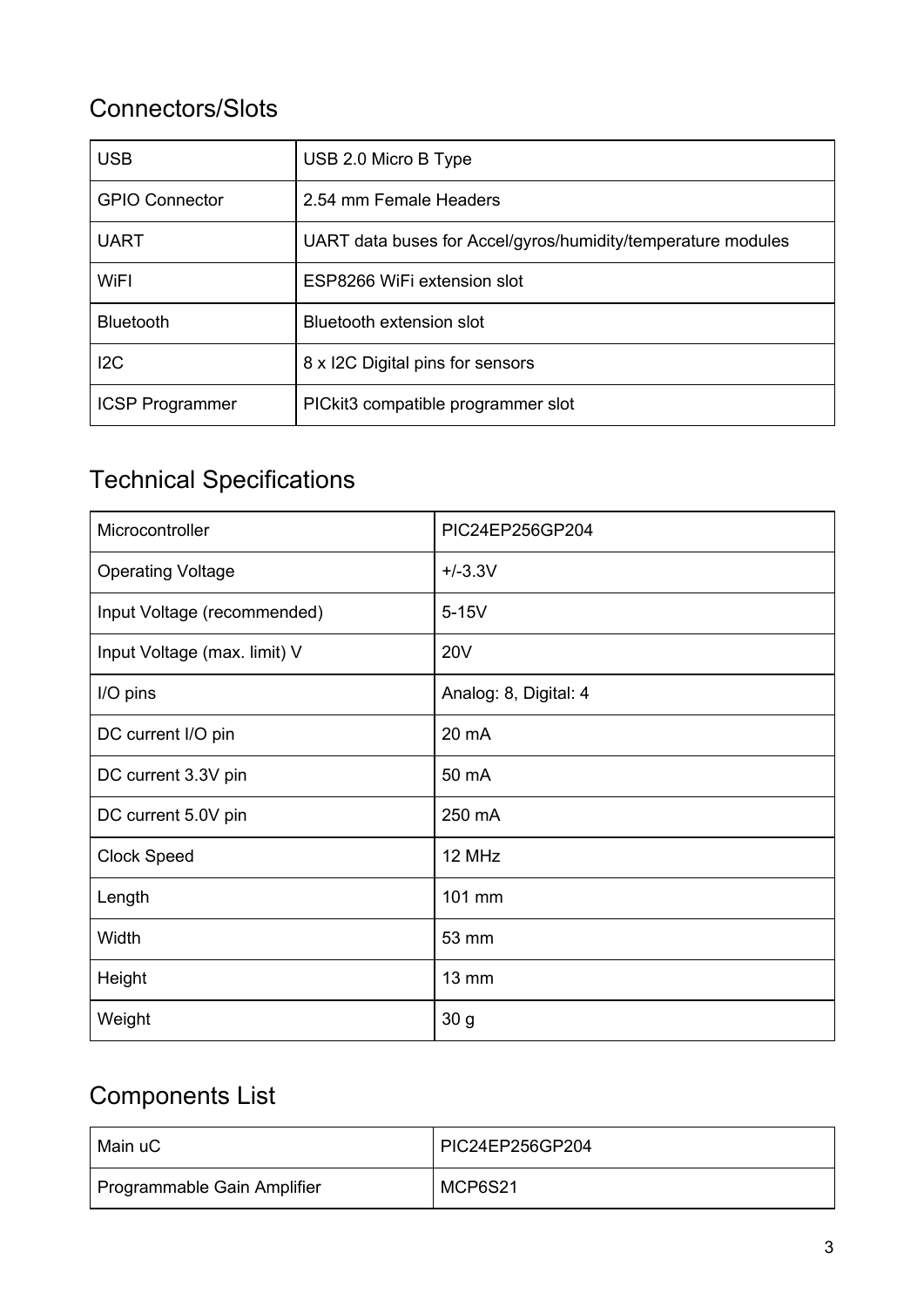| 4 channel DAC                                           | <b>MCP4728</b>    |
|---------------------------------------------------------|-------------------|
| Charge Pump voltage inverter                            | <b>TC7660</b>     |
| Charge Pump voltage doubler                             | <b>TC1240A</b>    |
| 2 channel Op-Amp                                        | <b>TL082</b>      |
| 4 channel Op-Amp                                        | LM324             |
| 3.3 V regulator                                         | LM1117            |
| <b>USB-UART Bridge</b>                                  | <b>MCP2200</b>    |
| <b>UART-TCP bridge</b>                                  | ESP8266 (ESP-12E) |
| 0.5 A Fuse                                              | 0ZCJ0025FF2E      |
| Assorted Resistors, Capacitors, Inductors<br>and Diodes | 0603 and MiniMELF |

## Fixing

| --<br>Standoffs | -<br>$\sim$<br>2.5mm nuts |
|-----------------|---------------------------|
|-----------------|---------------------------|

### **Software**

#### Firmware

C++ source code developed on MPLab IDE compiled with MicroChip x16 compiler

[Download](https://github.com/fossasia/pslab-firmware) GitHub



Download [Playstore:](https://play.google.com/store/apps/details?id=io.pslab) [play.google.com/store/apps/details?id=io.pslab](https://play.google.com/store/apps/details?id=io.pslab)

#### Android App

Native Android application, Version: [2.0.6](https://github.com/fossasia/pslab-android/releases/tag/v2.0.6) Instruments:

- ❏ Oscilloscope
- ❏ Multimeter
- ❏ Logic Analyzer
- ❏ Wave Generator
- ❏ Power Source

[Download](https://f-droid.org/en/packages/io.pslab/) Fdroid [f-droid.org/en/packages/io.pslab/](https://f-droid.org/en/packages/io.pslab/)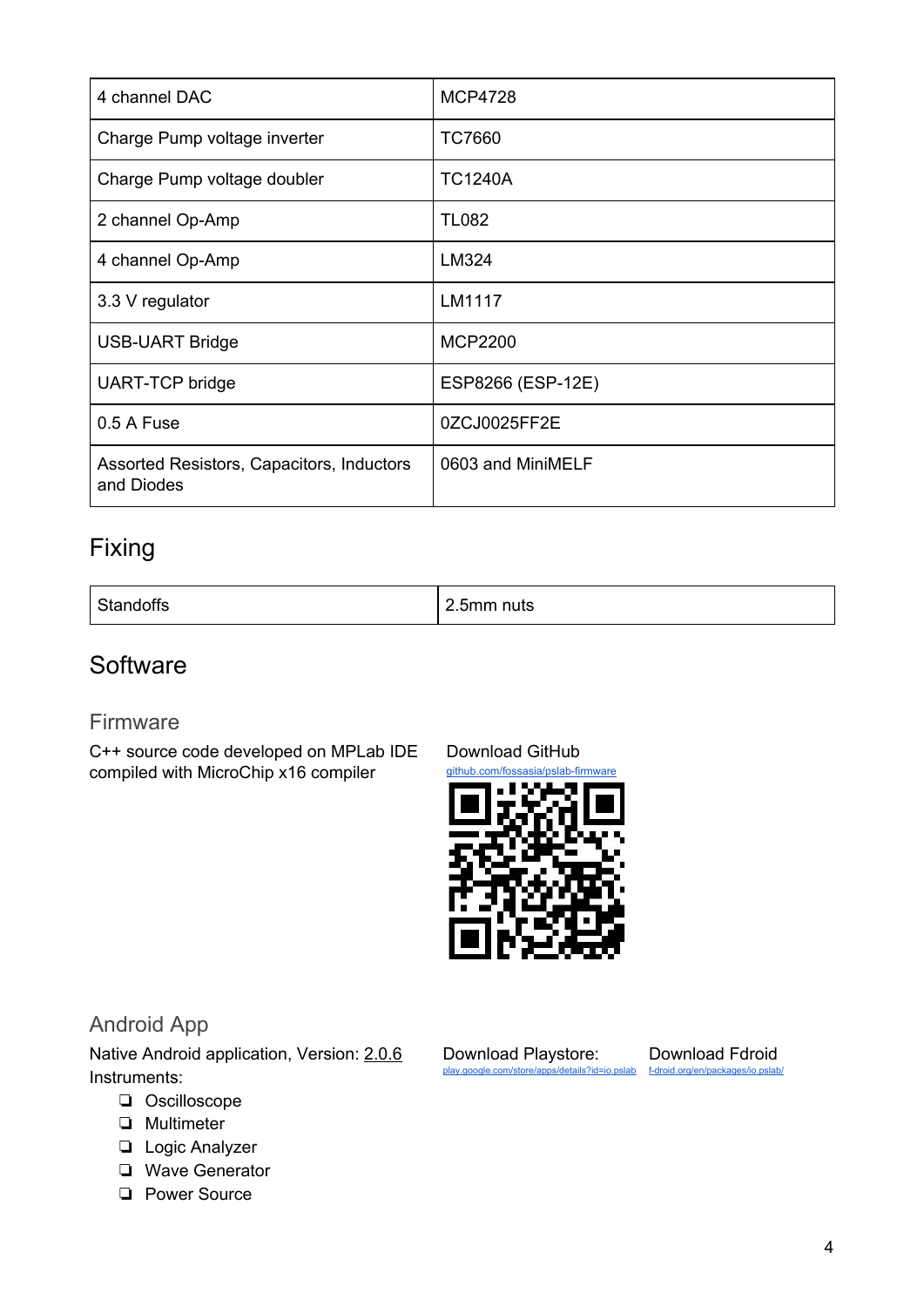- ❏ Lux Meter
- ❏ Accelerometer
- ❏ Barometer
- ❏ Compass

Compatible Android versions:

- ❏ Minimum: API Level 16 (4.1)
- ❏ Maximum: API Level 27 (8.1)

Other:

❏ Phone USC connections needs to support OTG





Desktop

Python Desktop Application **[Download](https://github.com/fossasia/pslab-desktop) Github** 



## Recommended Sensors

| <b>Diode</b>                    | 1N4007       | https://www.onsemi.com/pub/Collateral/1N4001-D.PDF                |
|---------------------------------|--------------|-------------------------------------------------------------------|
| Diode                           | 1N4148       | https://www.vishay.com/docs/81857/1n4148.pdf                      |
| <b>Moisture Sensor</b>          | <b>FR-04</b> | https://www.instructables.com/id/Arduino-Modules-Rain-<br>Sensor/ |
| <b>Light Dependent Resistor</b> | GL5528       | https://pi.gate.ac.uk/pages/airpi-files/PD0001.pdf                |